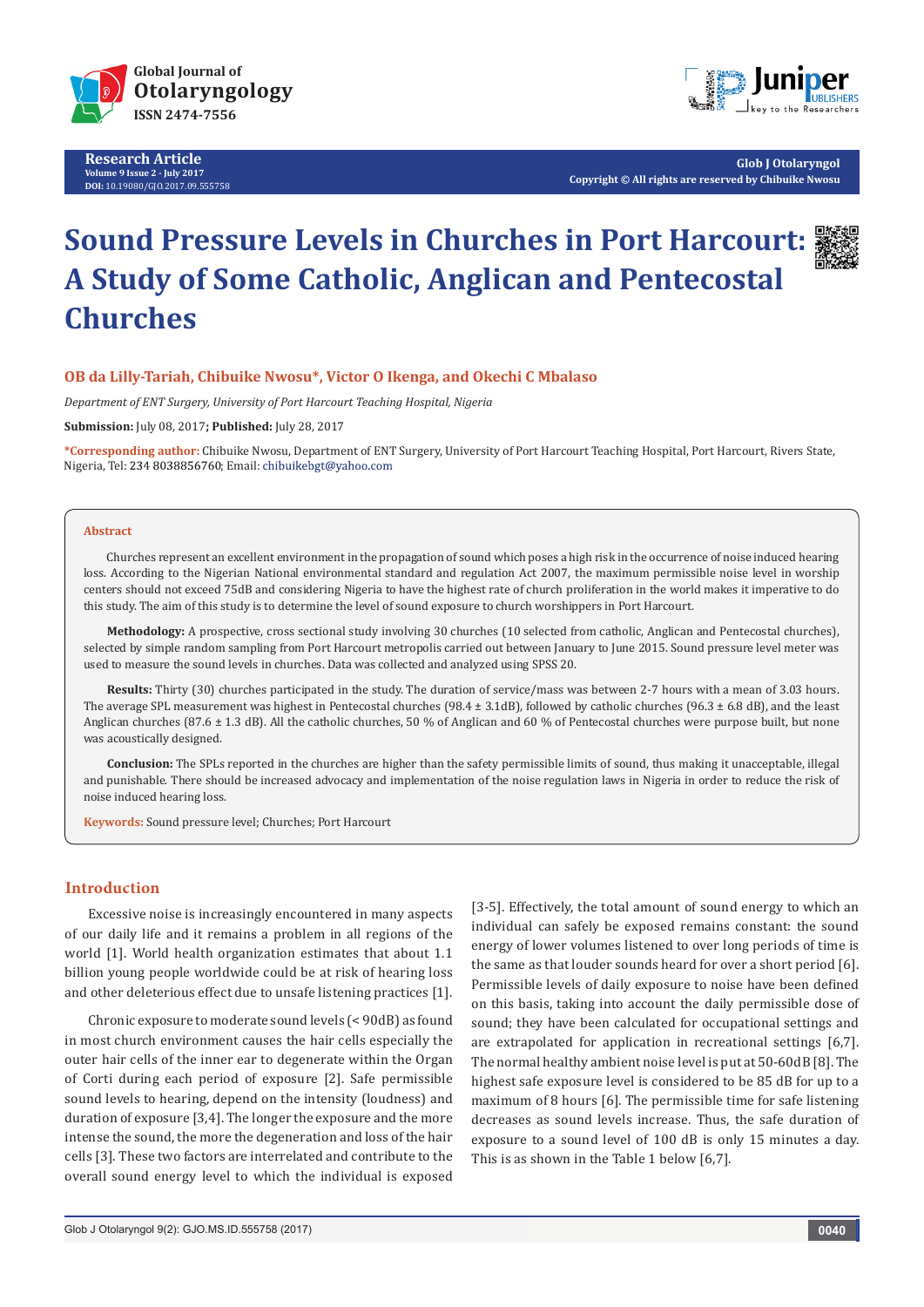| Time per day        | Sound level (dB) |
|---------------------|------------------|
| 25 hours            | 80               |
| 8 hours             | 85               |
| 2 hours 30 minutes  | 90               |
| 47 minutes          | 95               |
| 15 minutes          | 100              |
| 4 minutes           | 105              |
| 1 minute 30 seconds | 110              |
| 28 seconds          | 115              |
| 9 seconds           | 120              |

**Table 1:** Daily permissible noise level exposure.

The global society today is undergoing significant constant proliferation of religious houses which are thought to provide solutions to the numerous problems confronting people, especially, the black race and Nigeria in particular [9]. Nigeria is a country with the highest number of churches per capital in the world and a fertile soil for the growth of independent churches [10]. This proliferation of religious houses is borne out of the understanding that in Nigeria, there is freedom of religious worship but central to this is the question of its environmental effects on the people in the society [9]. Religious houses are springing up at an alarming rate in all available spaces, shops, uncompleted buildings, warehouses, hotels, abandoned cinema buildings, studios and other public places. It is a common sight to see a minimum of fifty different religious centers on a street of four kilometers long [10].

Churches and places of worship represent an excellent sound propagation in a closed space which poses a high risk in the occurrence of noise induced hearing loss [11]. They have several sources of sound which includes piano, organs, bands, choir and the loud speakers [12]. The hazardous effect of sound in places of worship can be reduced by attaching "special sound limiters'' to the sound systems [12]. These are devices that automatically limit the output volume or the intensity of sound produced from the systems, thereby reducing the resultant sound effect [13]. Very few churches in our environment have these devices and so the detrimental effects of sound are ensued. Additionally, during the planning of church buildings, acoustics should be considered which takes into account of echoes and reflections that strongly interferes with the effects of sound [12]. Sounds generated from sources can undergo both early and late reflections in a closed space [12]. This makes our listening and understanding to be very vulnerable to interruption [12]. The period of vulnerability is the period of late reflection, which coincides with the time just after the end of the early reflection time period and it is this period that hearing is very susceptible to being easily confused [12]. Thus, during church designs one should to a significant degree involve the process of creating acoustic space that eliminates late reflections especially echoes for all listeners [12].

According to the Nigerian National environmental Noise standard and regulation Act established in 2007 and enacted to view on the minimum health and safety requirement regarding the exposure risk arising from sound/ noise, the maximum permissible noise level in worship centers should not exceed 75dB. The Act further states that any person or group, who contravenes any requirement or condition, commits an offence which is punishable by law [13]. Considering Nigeria to have the highest rate of church proliferation in the world [10], makes it imperative to do this study. The aim of this study is to determine the level of sound exposure to church worshippers in Port Harcourt.

# **Methodology**

This was a prospective study carried out on churches in Port Harcourt Metropolis, between January 2015 to June 2015. A total of thirty (30) churches were randomly selected within the church strata- Catholic, Anglican and Pentecostals. The following information was obtained during data collection: day and time of recording, duration of church service/mass, estimated church volume (length, width and height), estimated population of the congregation, sources of sound, average distance between source of sound and audience, number of loud speakers and location of loud speakers. Sound pressure level meter (SPL Meter by Audio Control [14] 4.2MB download from Android Play store on Samsung mobiles on 14/12/2014) was used to measure the SPL readings in the churches. Two Samsung Phones with the downloaded Applications were each positioned closest and farthest to the speakers. The average highest and lowest level readings closest and farthest to the loud speakers were all measured. The data was analyzed using Statistical Product for service solutions (SPSS) Version 20 software for windows. Tables and charts were used to present the results.

#### **Results**

**Table 2:** SPL in each of the churches in relation to the distance from source of sound.

|                        |                                                          | <b>Closest Distance</b> |                                               | <b>Farthest Distance</b> |                |      |  |
|------------------------|----------------------------------------------------------|-------------------------|-----------------------------------------------|--------------------------|----------------|------|--|
| Church<br>Denomination | <b>Highest</b><br>Lowest<br>Average<br>Spl<br>Spl<br>Spl |                         | <b>Highest</b><br>Lowest<br><b>Spl</b><br>Spl |                          | Average<br>Spl |      |  |
| Catholic               | 112.7                                                    | 93.6                    | 103.1                                         | 108.5                    | 72.0           | 89.4 |  |
| Anglican               | 104.9                                                    | 86.6                    | 86.3                                          | 98.9                     | 78.8           | 88.9 |  |
| Pentecostal            | 113.1                                                    | 89.8                    | 101.5                                         | 107.5                    | 83.1           | 95.3 |  |

Thirty (30) churches participated in the study, with 10 each from Catholic, Anglican and Pentecostal churches. The average sound pressure levels (SPL) recorded were 96.3 ± 6.8dB (catholic),  $87.6 \pm 2.6$ dB (Anglican) and  $98.4 \pm 3.1$  dB (Pentecostal). This is as shown in Table 2. The highest SPL recorded was 113.1dB, in Pentecostal churches (closest to the speakers); while the lowest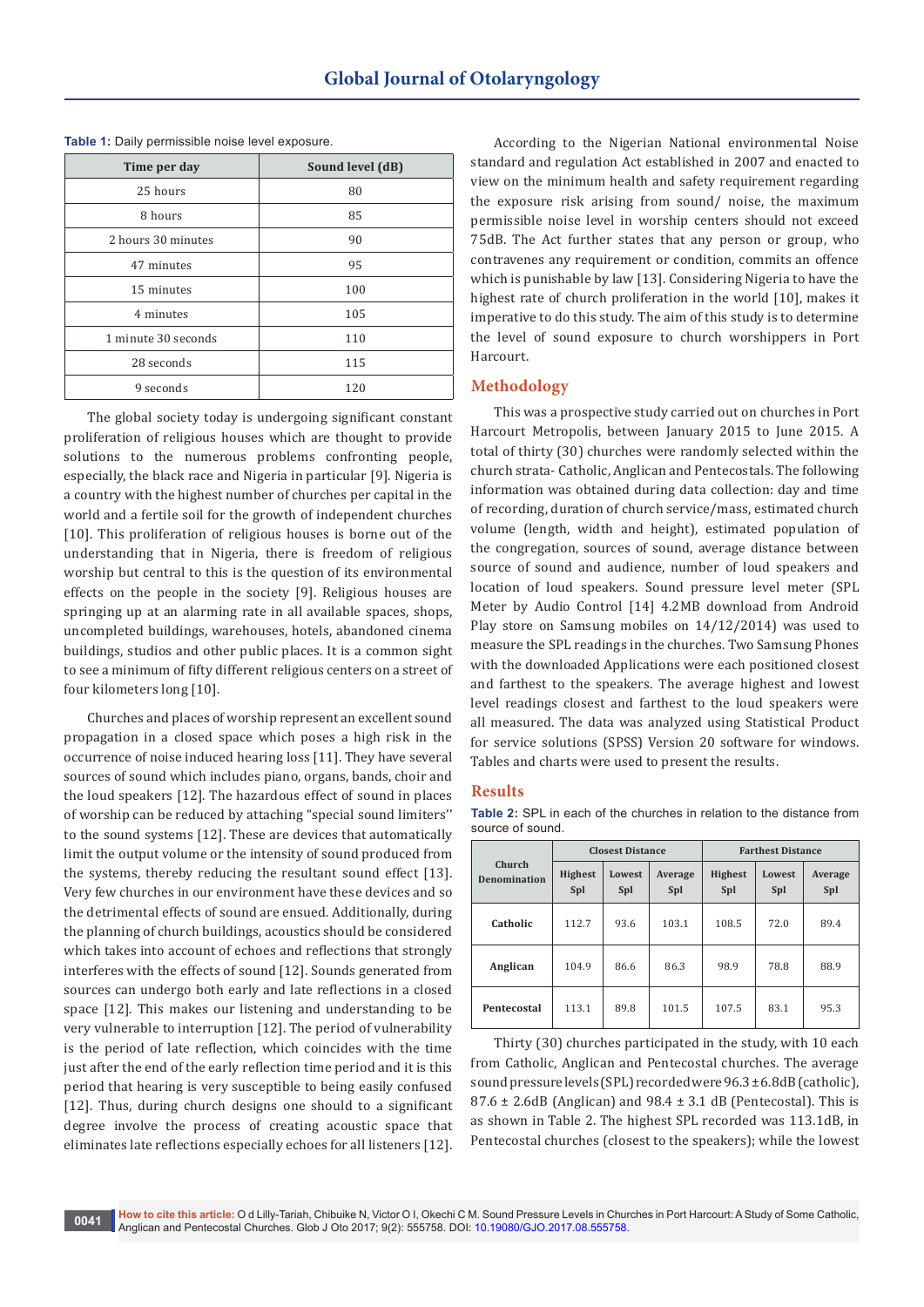SPL recorded was 72.0dB, in catholic churches (farthest from the speakers). The average SPL recorded in sitting position closest to the speaker was ''highest'' in Catholic church (103.1dB), while the average SPL recorded farthest from the source of sound was "highest" in Pentecostal churches (95.3dB). These are as shown in Table 3. The sound density was highest in Anglican churches  $(69.3dB/m<sup>2</sup> x 10<sup>-3</sup>)$ , and the least was Pentecostal  $(19.9 dB/m<sup>2</sup> x)$ 10-3). As shown in Tables 4 & 5 below.

| Table 3: Average SPL in the churches. |  |
|---------------------------------------|--|
|---------------------------------------|--|

| Church<br><b>Denomination</b> | Average<br>closest<br>distance | Average<br>farthest<br>distance | <b>Average spl</b> |
|-------------------------------|--------------------------------|---------------------------------|--------------------|
| Catholic                      | 103.1                          | 89.4                            | 96.3               |
| Anglican                      | 86.3                           | 88.9                            | 87.6               |
| Pentecostal                   | 101.5                          | 95.3                            | 98.4               |

|     |                      | Catholic                     |                                                   | Anglican             |                |                              |                                           |                | Pentecostal    |                       |                                           |
|-----|----------------------|------------------------------|---------------------------------------------------|----------------------|----------------|------------------------------|-------------------------------------------|----------------|----------------|-----------------------|-------------------------------------------|
|     | Av spl<br>(dB)       | <b>Church</b><br>Vol $(m^3)$ | Sound<br><b>Densty</b><br>$dB/m^3 x$<br>$10^{-3}$ |                      | Av spl<br>(dB) | <b>Church</b><br>Vol $(m^3)$ | Sound<br>denty<br>$dB/m^3 x$<br>$10^{-3}$ |                | Av spl<br>(dB) | Church<br>Vol $(m^3)$ | Sound<br>denty<br>$dB/m^3 x$<br>$10^{-3}$ |
| 1a  | 93.4                 | 13,020                       | 7.2                                               | 1 <sub>b</sub>       | 91.5           | 10,800                       | 8.5                                       | 1 <sub>c</sub> | 101.4          | 3,648                 | 27.8                                      |
| 2a  | 93.3                 | 5,440                        | 17.1                                              | 2 <sub>b</sub>       | 91.4           | 540                          | 169.3                                     | 2c             | 99.9           | 22,464                | 4.4                                       |
| 3a  | 100.2                | 22,950                       | 4.4                                               | 3b                   | 100.2          | 9,450                        | 10.6                                      | 3c             | 98.2           | 5,250                 | 18.7                                      |
| 4a  | 98.0                 | 4,106                        | 23.9                                              | 4 <sub>b</sub>       | 92.6           | 5,040                        | 18.3                                      | 4c             | 96.0           | 4,312                 | 22.2                                      |
| 5a  | 96.8                 | 1,580                        | 61.3                                              | 5 <sub>b</sub>       | 97.6           | 9,000                        | 10.8                                      | 5c             | 99.6           | 16,000                | 6.2                                       |
| 6a  | 97.5                 | 9,450                        | 10.3                                              | 6b                   | 94.1           | 4,500                        | 20.9                                      | 6c             | 99.0           | 4,200                 | 23.6                                      |
| 7a  | 95.7                 | 2,880                        | 33.2                                              | 7b                   | 87.6           | 450                          | 194.7                                     | 7с             | 95.8           | 3,125                 | 30.6                                      |
| 8a  | 97.3                 | 6,440                        | 15.1                                              | 8b                   | 92.0           | 1,125                        | 81.7                                      | <b>8c</b>      | 94.9           | 7,840                 | 12.1                                      |
| 9a  | 95.9                 | 3,750                        | 25.6                                              | 9 <sub>b</sub>       | 87.9           | 750                          | 117.2                                     | 9c             | 99.1           | 5,000                 | 19.8                                      |
| 10a | 94.9                 | 1,368                        | 69.4                                              | 10 <sub>b</sub>      | 88.4           | 1,440                        | 61.4                                      | 10c            | 100.2          | 3,000                 | 33.4                                      |
|     | <b>Total Average</b> |                              | 26.8                                              | <b>Total Average</b> |                | 69.3                         | <b>Total Average</b>                      |                |                | 19.9                  |                                           |

**Table 5:** Church denomination and average sound density.

| <b>Denominations</b> | <b>Average sound density</b><br>$(dB/m^3)$ x $10^{-3}$ |  |
|----------------------|--------------------------------------------------------|--|
| Catholic             | 26.8                                                   |  |
| Anglican             | 69.3                                                   |  |
| Pentecostal          | 19.9                                                   |  |

The duration of church services/mass was between 2-7 hours with a mean of 3.03 hours. The mean duration in Catholic Church was 2 hours, while in Anglican and Pentecostals were 3.0 and 4.1 hours respectively. This is as shown in Table 6 below. All Catholic Church buildings were purpose built, while 5 (50 %) of the Anglican and 6 (60%) of the Pentecostal churches studied were purpose built. This is as shown in (Figure 1). The highest church volume (22950m<sup>3</sup> ) was in the Catholic Church, while the Anglican Church had the least (450m<sup>3</sup>). This is as shown in (Figure 2). The Pentecostal churches had the highest estimated population, followed by Catholic and the least is the Anglican Church. This is shown in (Figure 3). Most of the churches have bands, choir, Preachers, Organ or Piano. The number of speakers in catholic churches were between 6-14, while in Anglican were 6-12 and Pentecostal, 9-30. All the speakers in the catholic churches were at all levels (floor, ear, and high), while the Anglican and Pentecostal churches had speakers predominantly at the ear and floor level. All SPL recordings were all done during the daytime.

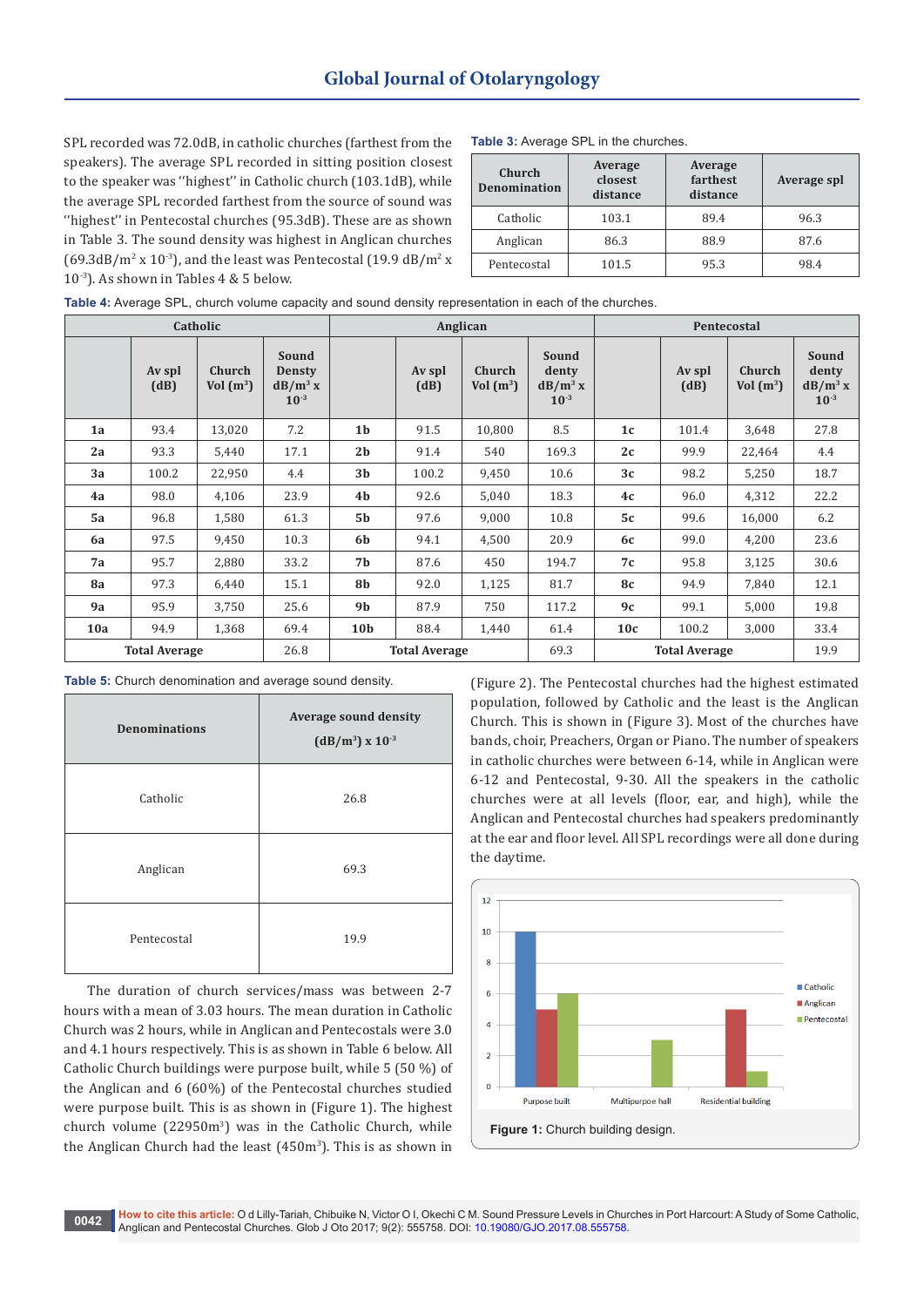



**Table 6:** Duration of church service/ mass.

|             | Mean         | Mode        | Median |  |
|-------------|--------------|-------------|--------|--|
| Catholic    | 2.0          | 2.0         | 2.0    |  |
| Anglican    | $3.0 + -0.5$ | 3.0         | 3.0    |  |
| Pentecostal | $4.1 + 0.4$  | 4.0 and 5.0 | 4.0    |  |

## **Discussion**

Nigeria is a country with the highest number of churches in a capital city, with the highest religious proliferation in the world [9,10]. Church worshippers and their religious leaders are exposed to health hazards during church services/mass due to exposure to high sound levels [15]. These levels of sound carry sound energy able to produce noise induced hearing loss [15]. In this study, the highest sound pressure level (SPL) was recorded in Pentecostal (98.4 ± 3.1 dB), followed by catholic (96.3  $\pm$  6.8dB) and the least was in Anglican churches (87.6  $\pm$ 2.6dB). The average SPL (103.1dB) recorded was ''highest'' in sitting positions closest to the speakers in Catholic churches. These values are not far from what was recorded in the Anglican and Pentecostal churches. The average SPL recorded farthest fromthe sources of sound was ''highest'' in the Pentecostal churches (95.3dB). These SPL are far from the normal healthy ambient noise level (50-60dB) and higher than the maximum

permissible limit of 75 dB recommended by the National noise regulatory Agency in commercial and residential areas [13].

 This finding is similar to what was reported among Protestant churches in Brazil, where the average noise exposure exceeded 85 dB in a four-worship analysis [15]. This shows that the sound exposure levels in the churches are very high and are comparable to the SPL found in the music studios; industrial environments like the Oil rigs, mechanical and metallurgical industries; and high noise recreational environments [6,15]. This makes an unquestionable statement in the similarities between the two environments. Thus, considering the risks of sound exposure, a hearing conservative/preventive program must be ensued in all our churches.

The risk of sound exposure is increased with increasing duration of exposure [16,17]. The duration of church services/ mass in this study is between 2-7 hours in all the churches, with the mean duration highest in the Pentecostal churches (4.1 hours), followed by Anglican (3 hours) and catholic (2 hours) churches. When comparing the average SPL and the mean duration of the church services as shown in the (Table 7) above, gives a threshold higher than the recommended daily permissible noise level exposure in the prevention of hazardous effects of sound as shown in (Table 1).

**Table 7:** SPL and duration of church services/mass.

| <b>Denomination</b> | <b>Average SPL</b> | <b>Mean Duration</b> |
|---------------------|--------------------|----------------------|
| Catholic            | 96.3 Db            | 2 hours              |
| Anglican            | 87.6 dB            | 3 hours              |
| Pentecostal         | 98.4 dB            | 4.1 hours            |

Most of the churches have different categories of sources of sounds, including the bands, choir, organ or piano and during preaching. The bands, organ or piano amplifies the sound which increases the intensity. The same amplification also happens during preaching and from the choir by the microphone. This also increases the sound energy and exposure risk. The sound emanating from the sources of sound are further amplified by the loud speakers. The higher the number of sound speaker the higher the sound energy generated. The numbers of speakers in each of the churches in this study ranges from 6-30, with the Pentecostal churches having the highest (9-30). This shows a higher attendant risk of exposure in the Pentecostal churches compared to the other denominations.

Speaker position is very critical when assessing the level of sound an individual is exposed to at ear level, the sound level an individual is exposed to is highest when compared to the floor or at higher levels. The churches in this research all have speakers at all levels (floor, ear and high), making it higher in propensity to cause deleterious effect. The volume capacity of the places of worship may be indicative of the value of reverberation time and it is important in the aspect of propagation of sound in an enclosed space [15]. Although, there is not a significant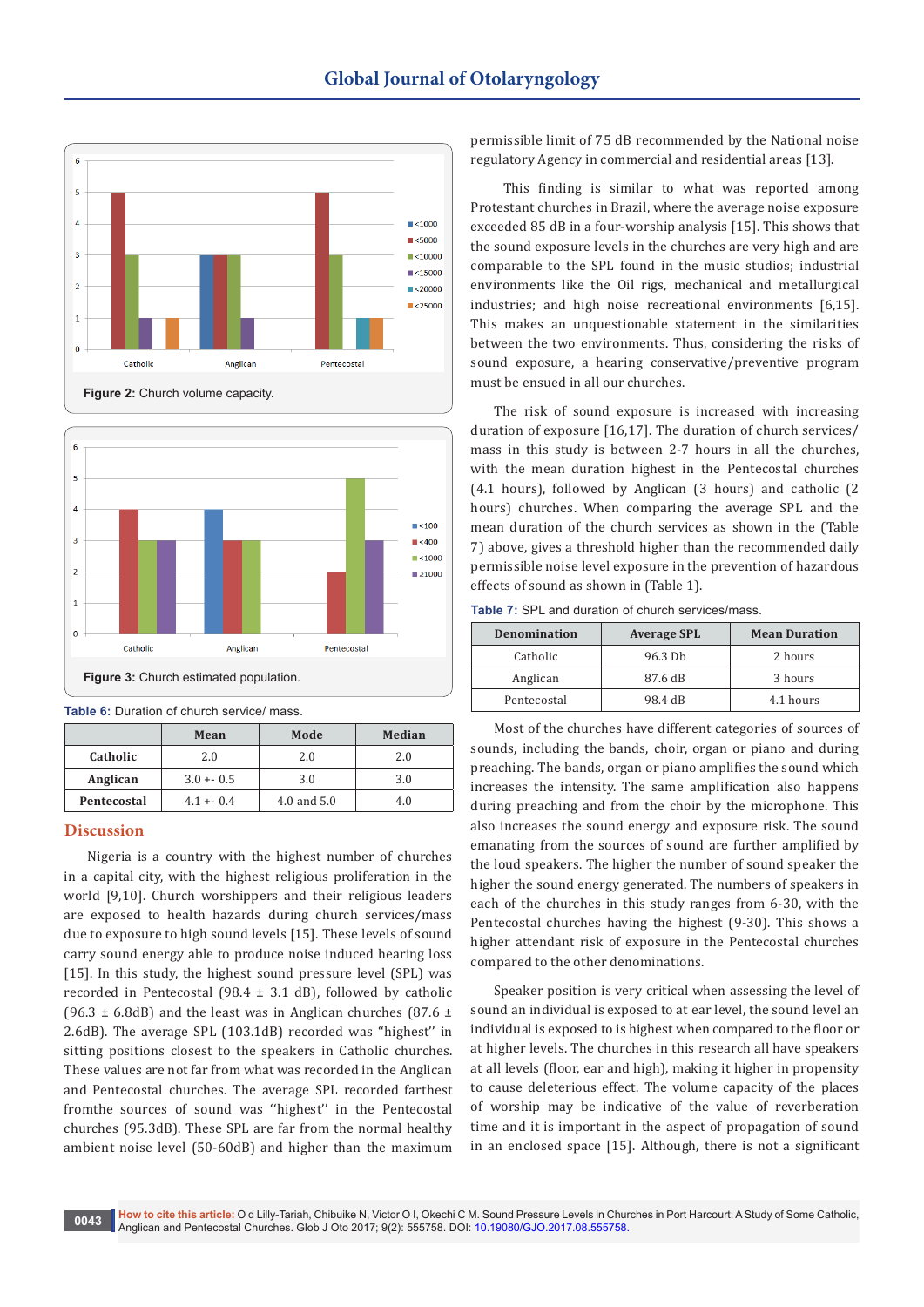correlation between capacity and SPL, but it is important in assessing the sound density which correlates the amount of sound energy within the church volume space [15].

However, church volume capacity is very important when considering the reflective surfaces in the churches. Ideally, a purpose-built church put into account the acoustics during the building planning [12]. An acoustic building considers both the early and late reflection of sounds which is generated from the sources, while confused sounds emanate from buildings not acoustically planned which causes greater exposure risk [12]. This research noted that all the catholic churches studied and about 50-60% of the Anglican and Pentecostal were purposebuilt but none was acoustically designed. This shows that there is a higher tendency in producing confused sounds which are of a higher sound exposure risk in all the churches. This study also noted a very large congregation in our churches, with the highest reported in the Pentecostal churches, followed by the catholic and Anglican. The possible presence of children among the worshippers also requires attention and caution, because they show greater susceptibility to loud sounds [18]. This means that a large population is being exposed to sound hazards during church worships hence, re-enforces the need to introduce or commence a sound preventive program in our churches.

## **Recommendation**

a) The sound speakers should be positioned high and not too close to the worshippers to reduce the effect on the ear.

b) Sound limiters should be attached to sound devices in the churches to reduce intensity.

c) Churches should be acoustically designed to reduce the resultant sound energy produced.

d) There should be regular public enlightenment on the hazards of sound exposure and the requirements of the Noise regulatory Acts.

The church leaders should be educated on the importance of regulating the sounds generated within the church.

f) Implementation or enforcement of the Nigerian National environmental standard and regulation Act to ensure compliance.

## **Conclusion**

A high sound pressure level was reported in all the churches above the safety permissible limits of sound.

All the churches had long sound exposure time with the Pentecostal churches being the highest. Significantly, all the church buildings were not acoustically designed which increases the deleterious effect of the sound.

#### **References**

- 1. [World health organization. Occupational noise: assessing the burden](http://www.who.int/quantifying_ehimpacts/publications/9241591927/en/)  [of disease from work related hearing impairment at national and](http://www.who.int/quantifying_ehimpacts/publications/9241591927/en/)  [levels. \(2014\).](http://www.who.int/quantifying_ehimpacts/publications/9241591927/en/)
- 2. [Bredberg G \(19685\) Cellular pattern and nerve supply of the human](https://www.ncbi.nlm.nih.gov/pubmed/4886545)  [organ of Corti. Acta Otolaryngol \(Suppl 236\): 1-135.](https://www.ncbi.nlm.nih.gov/pubmed/4886545)
- 3. [World health organization \(1997\) Prevention of noise induced hearing](http://www.who.int/pbd/deafness/en/noise.pdf)  [loss. A report of an informal consultation. Geneva: world health](http://www.who.int/pbd/deafness/en/noise.pdf)  [organization pp. 1-55.](http://www.who.int/pbd/deafness/en/noise.pdf)
- 4. [Hong O, Kerr MJ, Poling GL, Dhar S \(2013\) understanding and](https://www.ncbi.nlm.nih.gov/pubmed/23507351)  [preventing noise induced hearing loss. Dis Mon 59\(4\): 110-118.](https://www.ncbi.nlm.nih.gov/pubmed/23507351)
- 5. [Foster JR, Hall DA, Summerfield AQ, Palmer AR, Bowtell RW \(2000\)](https://www.ncbi.nlm.nih.gov/pubmed/10931575)  [Sound level measurement and calculations of safe noise dosage during](https://www.ncbi.nlm.nih.gov/pubmed/10931575)  [Epi at 3T. Journal of Magnetic Resonance Imaging 12\(1\): 157-63.](https://www.ncbi.nlm.nih.gov/pubmed/10931575)
- 6. [World health organization. \(2015\) A review on hearing loss due](http://apps.who.int/iris/handle/10665/154589)  [to recreational exposure to loud sound. Geneva: world health](http://apps.who.int/iris/handle/10665/154589)  [organization 2015: 7-8.](http://apps.who.int/iris/handle/10665/154589)
- 7. [Bethesda MD \(2014\) Noise induced hearing loss. National institute on](https://www.nidcd.nih.gov/health/noise-induced-hearing-loss)  [deafness and other communication disorders.](https://www.nidcd.nih.gov/health/noise-induced-hearing-loss)
- 8. [National institute of occupation safety and health \(1988\) Self reported](https://www.cdc.gov/mmwr/preview/mmwrhtml/00001058.htm)  [hearing loss among workers potentially exposed to industrial noise](https://www.cdc.gov/mmwr/preview/mmwrhtml/00001058.htm)  [in the USA. Journal of American Medical Association 259\(15\): 2213-](https://www.cdc.gov/mmwr/preview/mmwrhtml/00001058.htm) [2217.](https://www.cdc.gov/mmwr/preview/mmwrhtml/00001058.htm)
- 9. [Akintaro OA \(2014\) Perceived effects of noise generated by religious](http://www.iiste.org/Journals/index.php/JEP/article/view/13950)  [houses on the health of the people of osun state, Nigeria. Journal of](http://www.iiste.org/Journals/index.php/JEP/article/view/13950)  [education and practice 5\(19\): 91-95.](http://www.iiste.org/Journals/index.php/JEP/article/view/13950)
- 10. [Adesanya IO \(2011\) Environmental effect of churches proliferation:](http://www.ijhssnet.com/journals/Vol_1_No_15_Special_Issue_October.../21.pdf)  [the redeemed Christian church of God as a case study. International](http://www.ijhssnet.com/journals/Vol_1_No_15_Special_Issue_October.../21.pdf)  [journal of humanities and social sciences 1\(15\):177-182.](http://www.ijhssnet.com/journals/Vol_1_No_15_Special_Issue_October.../21.pdf)
- 11. [Richard R Hammar \(2005\) Sound Advice: is your worship too loud?](http://www.churchlawandtax.com/cltr/2005/november-december/sound-advice-is-your-worship-too-loud.html)  [Church law and tax report.](http://www.churchlawandtax.com/cltr/2005/november-december/sound-advice-is-your-worship-too-loud.html)
- 12. [Quarteri J, Ambrosio SD, Guarnaccia C, Iannone G \(2009\) Experiments](http://citeseerx.ist.psu.edu/viewdoc/download?doi=10.1.1.565.9026&rep=rep1&type=pdf)  [in room acoustics: modeling of a church sound field and reverberation](http://citeseerx.ist.psu.edu/viewdoc/download?doi=10.1.1.565.9026&rep=rep1&type=pdf)  [time measurement. WSEAS Transactions on Signal Processing p. 1-10.](http://citeseerx.ist.psu.edu/viewdoc/download?doi=10.1.1.565.9026&rep=rep1&type=pdf)
- 13. [Federal Republic of Nigeria official Gazette \(2007\) National](http://extwprlegs1.fao.org/docs/pdf/nig120569.pdf)  [environmental noise standard and regulations enforcement agency](http://extwprlegs1.fao.org/docs/pdf/nig120569.pdf)  [Act 2007. Abuja: Federal Republic of Nigeria official Gazette 96 \(67\):](http://extwprlegs1.fao.org/docs/pdf/nig120569.pdf)  [1-21.](http://extwprlegs1.fao.org/docs/pdf/nig120569.pdf)
- 14. [National Institute for Occupational Safety and Health \(NIOSH\)](https://www.cdc.gov/niosh/surveyreports/pdfs/349-12a.pdf)  [\(2013\) Evaluation of Smart Phone sound measurement applications:](https://www.cdc.gov/niosh/surveyreports/pdfs/349-12a.pdf)  [Engineering research report, Department of Health and Human](https://www.cdc.gov/niosh/surveyreports/pdfs/349-12a.pdf)  [Services. NIOSH p. 1-37.](https://www.cdc.gov/niosh/surveyreports/pdfs/349-12a.pdf)
- 15. [Luiz FS, Rogerio C \(2011\) Noise exposure levels of priests and](https://www.ncbi.nlm.nih.gov/pubmed/21375956)  [worshippers in protestant churches. International journal of](https://www.ncbi.nlm.nih.gov/pubmed/21375956)  [occupational safety and ergonomics 17\(1\): 79-86.](https://www.ncbi.nlm.nih.gov/pubmed/21375956)
- 16. [Fletcher H, Munson WA \(1933\) Loudness, its definition, measurement,](http://asa.scitation.org/doi/abs/10.1121/1.1915637)  [and calculation. Journal of the Acoustical Society of America. 5: 82-108.](http://asa.scitation.org/doi/abs/10.1121/1.1915637)
- 17. Suter A (1991) Noise and Its Effects, Administrative Conference of the United States.
- 18. [Berglund B, Lindvall T \(1995\) Community noise. Stockholm, Sweden:](http://www.nonoise.org/library/whonoise/whonoise.htm)  [World Health Organization 2\(1\): 1-195.](http://www.nonoise.org/library/whonoise/whonoise.htm)